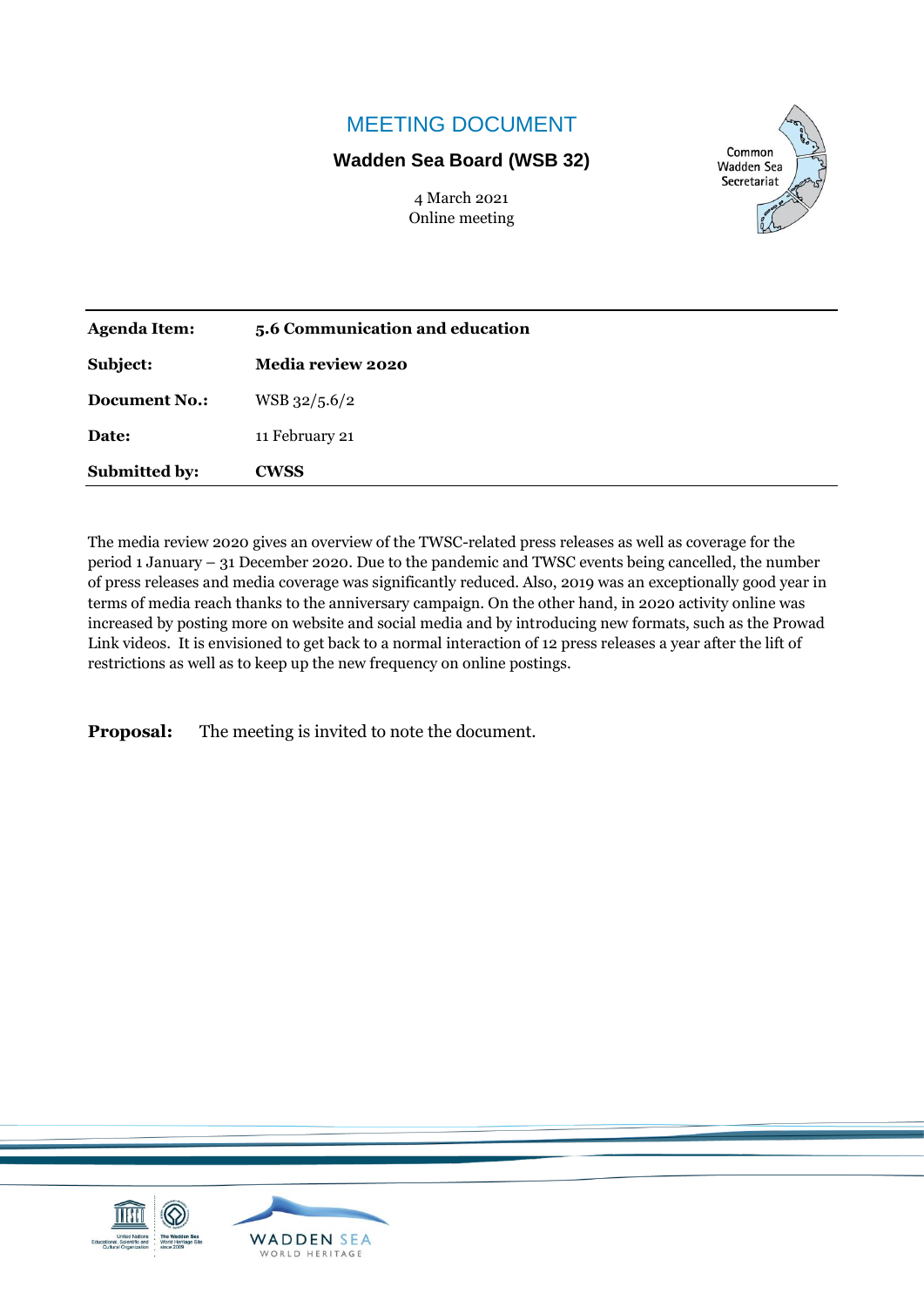## Media review 2020

#### **1 January – 31 December 2020**

### **Press review**

- 4 press releases (2019: 14) by CWSS on the seals reports, CVI workshop and an ITB announcement before its cancellation.
- 79 mentions in printed, broadcasting and online media (316 in 2019 | -75 %)
	- o 13 NL, 3 DK, 48 DE, 15 other (2019: 49 NL, 5 DK, 248 DE, 12 other)
- Distribution of entries by topic :



### **WSWH/TWSC website review**

<u>.</u>

- 52 news items posted in 2020 (2019:42)
- Over 105,000 website visitors in 2020 (2019: 45,0001), with numbers picking up significantly in March 2020
- Most popular pages (in that order): Your visit, Wadden Sea Explorer, CWSS, TWSC, ISWSS, Resources, Seals, Our World Heritage
- Newsletter launched in May 2020: increase of subscribers from 110 to 160 by December; excellent openrate with an average of 55% and click-rate with an average of 35%.

<sup>1</sup> The official launch of the merged WSWH/TWSC website was in November 2019. However, the website was already available to visitors as new WSWH website for 2019)